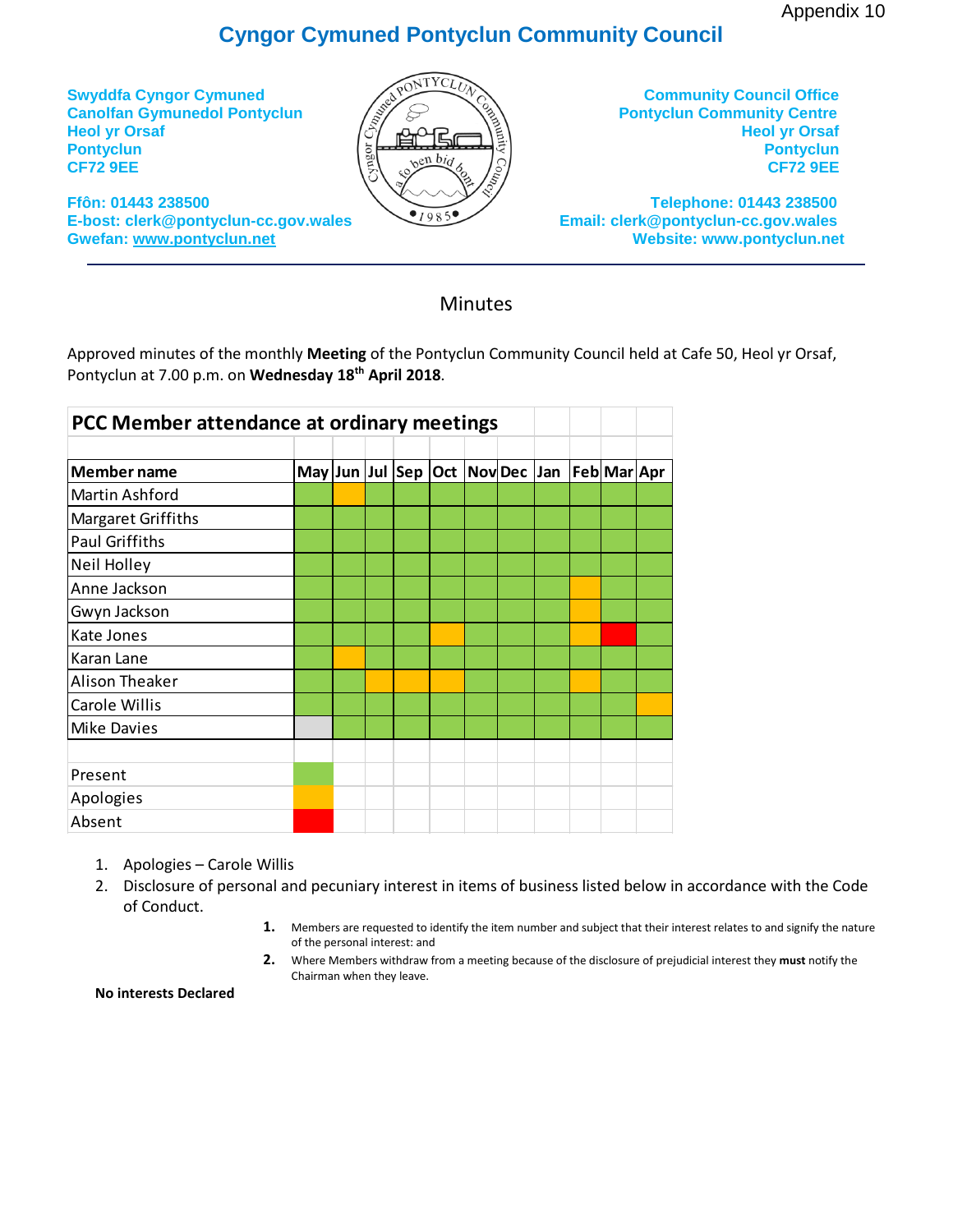- 3. To confirm the minutes of the Council's meeting of 21 March 2018 as a true record of the last Council meeting
	- a. **One change – Social and Cultural meeting was in April not May**
	- b. **Confirmed as true record**
	- **c. Matters arising - None**
- 4. To confirm Council payments
	- **a. Payments were noted and confirmed**
	- **b. Council approved increase in budget for Mole catching to £400**
- **5.** To agree actions in response to Annual Report of the Independent Remuneration Panel for Wales
	- **a. Council noted the required and optional actions regarding payments to Councillors**
	- **b. The Council resolved not to offer any payments to Chair, Deputy Chair and Senior Councillors**
	- **c. The Council agreed that actual costs incurred by members could be claimed as described in the report for** 
		- **i. Travel & subsistence for authorised duties**
		- **ii. actual losses incurred by members by attending authorised duties**
	- **d. The Council must make available a payment of £150 to each member who wishes to accept towards the costs incurred for Councillor duties e.g. IT consumables, telephone costs. Payment to me made as an honorarium in May 2018 and all payments made will be subject to public disclosure. Action Clerk to write to all Councillors asking them to declare whether they wished to accept the honorarium. MM570**
	- **e. The council must provide reimbursement of necessary costs in relation to care of dependent children and adults up to max £403pm, subject to receipts. Councillors wishing to claim this should contact the Clerk**
- **6.** To receive report from Social and Cultural working group
	- **a. Council confirmed dates of Great get Together Picnic as Saturday 23rd June 2018 and Christmas lights event as Saturday 1st December 2018**
	- **b. Great Get Together**
		- **i. Clerk to arrange extra bins for the day. Action MM571**
		- **ii. Clerk to report back on Licences that might be required. Action MM572**
		- **iii. Clerk to advise RCT CBC of dates so they will mark out running track in advance. Action MM573**
	- **c. Walking festival**
		- **i. The Council agreed that the Walking Festival would take place between 29 May and 3 June 2018. Clerk to check on Saturday walk to see if it is wheelchair friendly. Action MM574**
	- **d. Beer Festival.**
		- **i. Council resolved to support a Festival organised by 'The Pipeworks'**
		- **ii. The Council agreed that it would close the Heol yr Orsaf car park on a Saturday if that was the day of the Festival and would arrange for the Public toilets to be open. Clerk to advise the Pipeworks accordingly. Action MM575**
- 7. To receive a report & update on the European Union's General Data Protection Regulations (GDPR)
	- a. **Council deferred decision on appointing a Data Protection Officer until further clarity on requirement is obtained. Clerk to table for May meeting Action MM576**
	- b. **Council requested Administration Working Group to review revised data retention policy and report back to Council for action. Existing policy remains. Action MM577**
	- **c. Council approved amendment to Data Protection policy and New guidelines for Councillors**
	- **d. Council decided that they wished to retain details of local businesses on our website with a simple process to renew consent to publish being introduced**
- **8.** Clerk's report
	- **a. Members approved opening an account with the Charity bank for its earmarked reserves. Clerk to arrange this. Action MM578**
	- **b. Council requested that the Food hygiene report on Café 50 be shared with the Café 50 steering group**
	- **c. Approval was given to replace chopping boards and to ensure waste oil was being disposed of correctly**